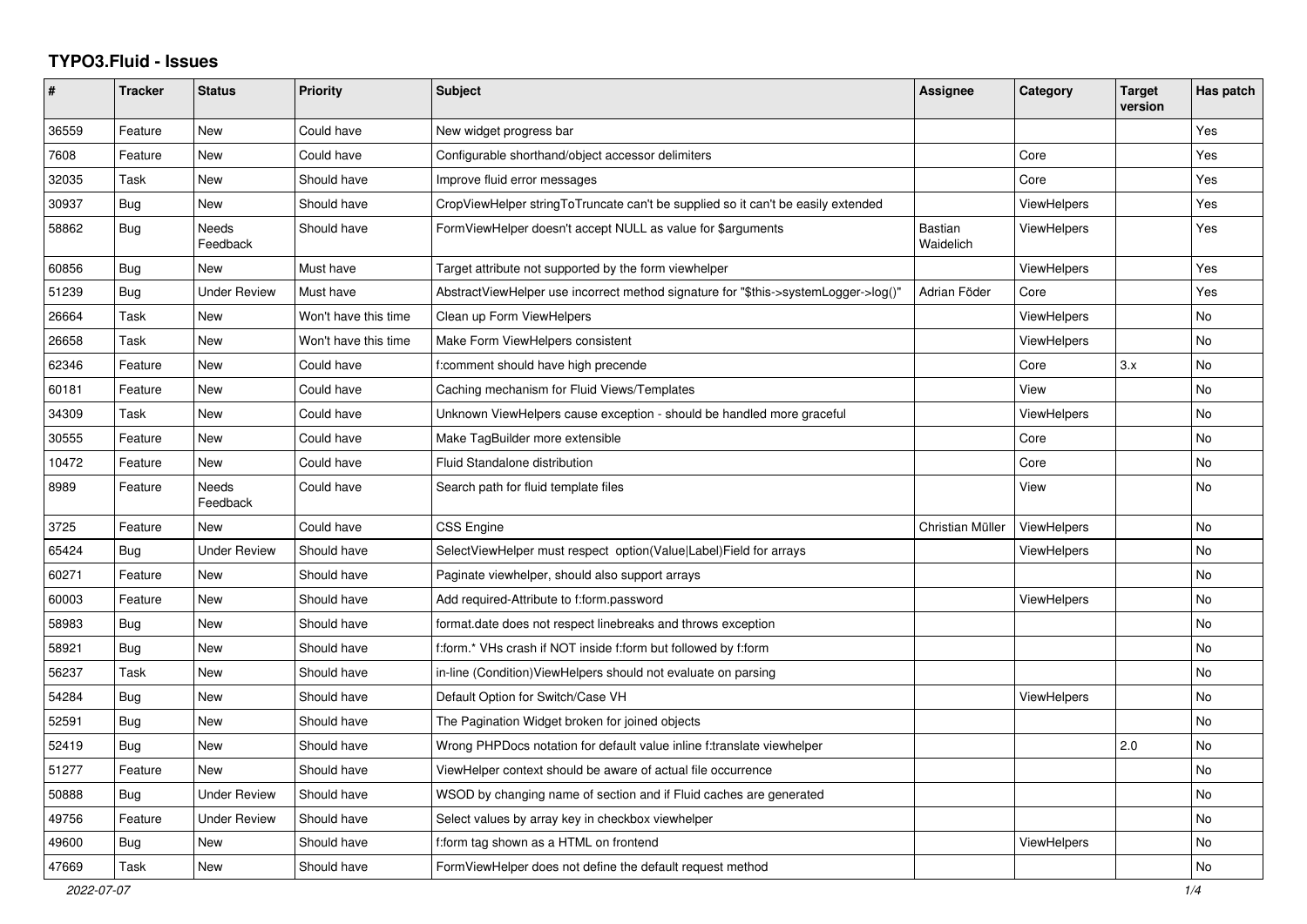| #     | <b>Tracker</b> | <b>Status</b>       | <b>Priority</b> | <b>Subject</b>                                                                                              | <b>Assignee</b> | Category    | <b>Target</b><br>version | Has patch |
|-------|----------------|---------------------|-----------------|-------------------------------------------------------------------------------------------------------------|-----------------|-------------|--------------------------|-----------|
| 47006 | Bug            | <b>Under Review</b> | Should have     | widget identifier are not unique                                                                            |                 |             |                          | <b>No</b> |
| 46545 | Feature        | New                 | Should have     | Better support for arrays in options of SelectViewHelper                                                    |                 |             |                          | No        |
| 46289 | Bug            | Needs<br>Feedback   | Should have     | Enable Escaping Interceptor in XML request format                                                           |                 | View        | 2.0.1                    | No        |
| 46257 | Feature        | <b>Under Review</b> | Should have     | Add escape sequence support for Fluid                                                                       |                 | Core        |                          | No        |
| 46091 | Task           | Needs<br>Feedback   | Should have     | Show source file name and position on exceptions during parsing                                             |                 |             |                          | No        |
| 45394 | Task           | New                 | Should have     | Forwardport Unit test for standalone view                                                                   |                 | View        |                          | No        |
| 45153 | Feature        | New                 | Should have     | f:be.menus.actionMenuItem - Detection of the current select option is insufficient                          |                 |             |                          | No        |
| 44234 | Bug            | <b>Under Review</b> | Should have     | selectViewHelper's sorting does not respect locale collation                                                |                 | ViewHelpers | 2.1                      | No        |
| 43072 | Task           | New                 | Should have     | Remove TOKENS for adding templates fallback in Backporter                                                   |                 | View        |                          | No        |
| 43071 | Task           | New                 | Should have     | Remove TOKENS for adding fallback teplates in B                                                             |                 |             |                          | No        |
| 42743 | Task           | New                 | Should have     | Remove inline style for hidden form fields                                                                  |                 |             |                          | No        |
| 42397 | Feature        | New                 | Should have     | Missing viewhelper for general links                                                                        |                 |             |                          | <b>No</b> |
| 40081 | Feature        | New                 | Should have     | Allow assigned variables as keys in arrays                                                                  |                 |             |                          | No        |
| 39990 | Bug            | New                 | Should have     | Same form twice in one template: hidden fields for empty values are only rendered<br>once                   |                 | Core        |                          | No        |
| 39936 | Feature        | New                 | Should have     | registerTagAttribute should handle default values                                                           |                 | ViewHelpers |                          | No        |
| 38130 | Feature        | New                 | Should have     | Checkboxes and multiple select fields should have an assignable default value                               |                 |             |                          | No        |
| 37619 | Bug            | New                 | Should have     | Fatal Error when using variable in name attribute of Section ViewHelper                                     |                 | ViewHelpers |                          | No        |
| 36655 | Bug            | New                 | Should have     | <b>Pagination Links</b>                                                                                     |                 | Widgets     |                          | No        |
| 36410 | Feature        | New                 | Should have     | Allow templates to send arguments back to layout                                                            |                 | ViewHelpers |                          | No        |
| 34682 | Bug            | <b>Under Review</b> | Should have     | Radio Button missing checked on validation error                                                            |                 | ViewHelpers |                          | No        |
| 33215 | Feature        | New                 | Should have     | RFC: Dynamic values in ObjectAccess paths                                                                   |                 |             |                          | No        |
| 31955 | Feature        | New                 | Should have     | f:uri.widget                                                                                                |                 | Widgets     |                          | No        |
| 28554 | Bug            | New                 | Should have     | (v4) implement feature flag to disable caching                                                              |                 |             |                          | No        |
| 28553 | Bug            | New                 | Should have     | improve XHProf test setup                                                                                   |                 |             |                          | <b>No</b> |
| 28552 | Bug            | New                 | Should have     | (v5) write ViewHelper test for compiled run; adjust functional test to do two passes<br>(uncached & cached) |                 |             |                          | No        |
| 28550 | <b>Bug</b>     | New                 | Should have     | (v4) make widgets cacheable, i.e. not implement childnodeaccess interface                                   |                 |             |                          | No        |
| 28549 | <b>Bug</b>     | New                 | Should have     | make widgets cacheable, i.e. not implement childnodeaccess interface                                        |                 |             |                          | No        |
| 10911 | Task           | New                 | Should have     | Tx_Fluid_ViewHelpers_Form_AbstractFormViewHelper->renderHiddenIdentityField<br>should be more reliable      |                 | ViewHelpers |                          | No        |
| 8648  | Bug            | New                 | Should have     | format.crop ViewHelper should support all features of the crop stdWrap function                             |                 | ViewHelpers |                          | No        |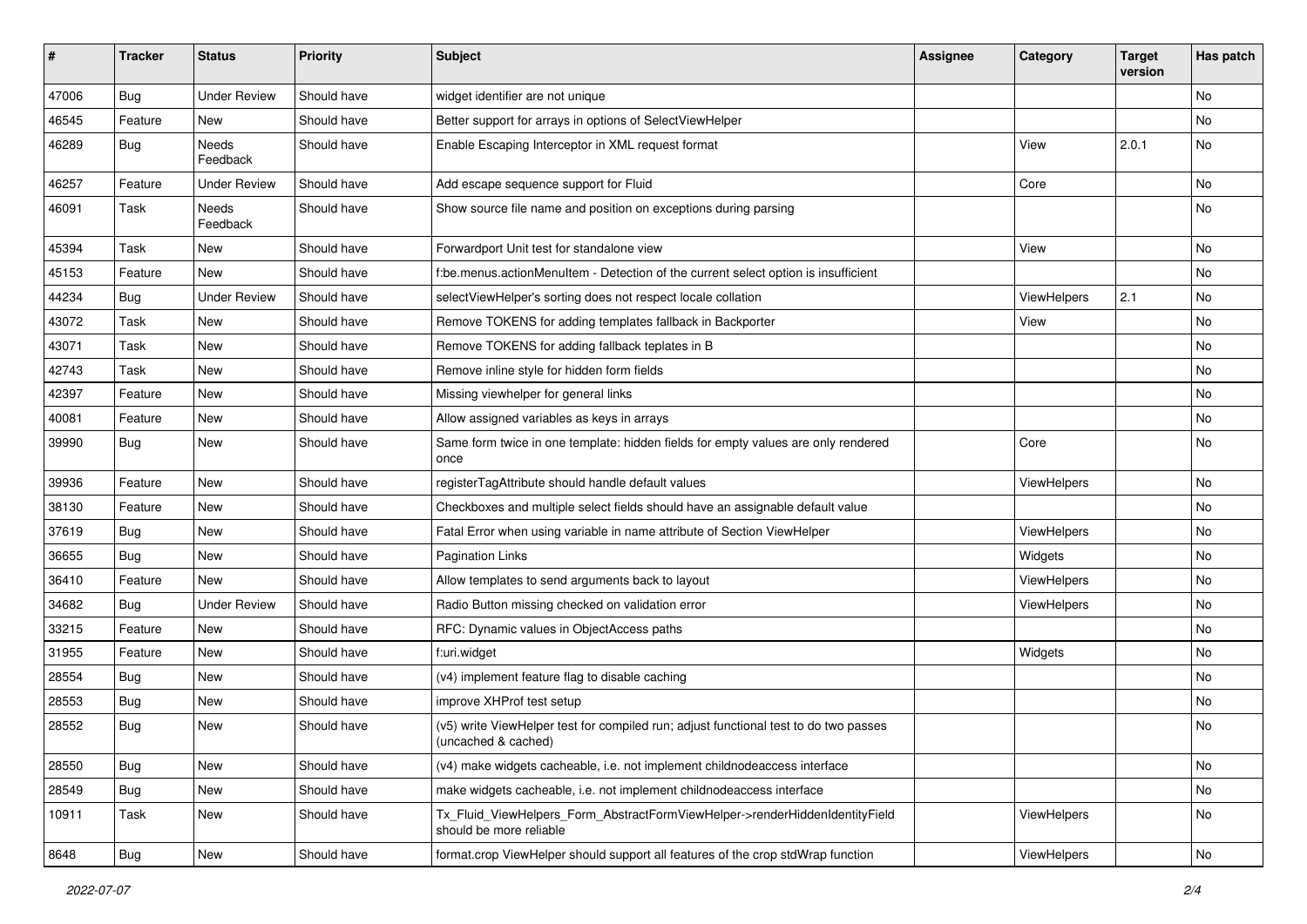| #     | <b>Tracker</b> | <b>Status</b>       | <b>Priority</b> | Subject                                                                                              | <b>Assignee</b>             | Category           | <b>Target</b><br>version | Has patch |
|-------|----------------|---------------------|-----------------|------------------------------------------------------------------------------------------------------|-----------------------------|--------------------|--------------------------|-----------|
| 3481  | Bug            | New                 | Should have     | Use ViewHelperVariableContainer in PostParseFacet                                                    |                             | Core               |                          | No        |
| 3291  | Feature        | Needs<br>Feedback   | Should have     | Cacheable viewhelpers                                                                                |                             |                    |                          | No        |
| 54195 | Task           | New                 | Should have     | Rename and move FormViewHelper's errorClass value, currently 'f3-form-error'                         | Adrian Föder                | <b>ViewHelpers</b> |                          | <b>No</b> |
| 53806 | Bug            | <b>Under Review</b> | Should have     | Paginate widget maximumNumberOfLinks rendering wrong number of links                                 | <b>Bastian</b><br>Waidelich | Widgets            |                          | No        |
| 55008 | Bug            | <b>Under Review</b> | Should have     | Interceptors should be used in Partials                                                              | Christian Müller            |                    |                          | No        |
| 37095 | Feature        | New                 | Should have     | It should be possible to set a different template on a Fluid TemplateView inside an<br>action        | Christopher<br>Hlubek       |                    |                          | No        |
| 43346 | Feature        | <b>Under Review</b> | Should have     | Allow property mapping configuration via template                                                    | Karsten<br>Dambekalns       | ViewHelpers        | 2.1                      | No        |
| 8491  | Task           | Needs<br>Feedback   | Should have     | link.action and uri.action differ in absolute argument                                               | Karsten<br>Dambekalns       | ViewHelpers        |                          | No        |
| 36662 | Bug            | Needs<br>Feedback   | Should have     | Checked state isn't always correct when property is collection                                       | Kevin Ulrich<br>Moschallski | ViewHelpers        | 1.1.1                    | No        |
| 52640 | Feature        | <b>Under Review</b> | Should have     | Create an UnlessViewHelper as opposite to the IfViewHelper                                           | Marc Neuhaus                |                    |                          | No        |
| 40998 | Bug            | Under Review        | Should have     | Missing parent request namespaces in form field name prefix                                          | Sebastian<br>Kurfuerst      | ViewHelpers        | 1.1.1                    | No        |
| 28551 | Bug            | Accepted            | Should have     | (v4) backport VHTest                                                                                 | Sebastian<br>Kurfuerst      |                    |                          | No        |
| 12863 | <b>Bug</b>     | New                 | Should have     | Attributes of a viewhelper can't contain a '-'                                                       | Sebastian<br>Kurfuerst      | Core               |                          | No        |
| 5933  | Feature        | Accepted            | Should have     | Optional section rendering                                                                           | Sebastian<br>Kurfuerst      | ViewHelpers        |                          | No        |
| 33394 | Feature        | Needs<br>Feedback   | Should have     | Logical expression parser for BooleanNode                                                            | <b>Tobias Liebig</b>        | Core               |                          | No        |
| 57885 | Bug            | New                 | Must have       | Inputs are cleared from a second form if the first form produced a vallidation error                 |                             |                    |                          | No        |
| 51100 | Feature        | New                 | Must have       | Links with absolute URI should have the option of URI Scheme                                         |                             | ViewHelpers        |                          | <b>No</b> |
| 49038 | Bug            | New                 | Must have       | form.select does not select the first item if prependOptionValue is used                             |                             |                    |                          | No        |
| 45384 | Bug            | New                 | Must have       | Persisted entity object in widget-configuration cannot be deserialized (after reload)                |                             | Widgets            | 2.0.1                    | No        |
| 40064 | Bug            | New                 | Must have       | Multiselect is not getting persisted                                                                 |                             | ViewHelpers        |                          | No        |
| 38369 | Bug            | New                 | Must have       | Resource ViewHelpers should not fall back to request package                                         |                             | View               |                          | No        |
| 27607 | Bug            | New                 | Must have       | Make Fluid comparisons work when first element is STRING, second is NULL.                            |                             | Core               |                          | No        |
| 5636  | Task           | <b>Under Review</b> | Must have       | Form_RadioViewHelper and CheckBoxViewHelper miss check for existing object<br>before it is accessed. |                             |                    |                          | No        |
| 59057 | Bug            | <b>Under Review</b> | Must have       | Hidden empty value fields shoud be disabled when related field is disabled                           | Bastian<br>Waidelich        | ViewHelpers        |                          | No        |